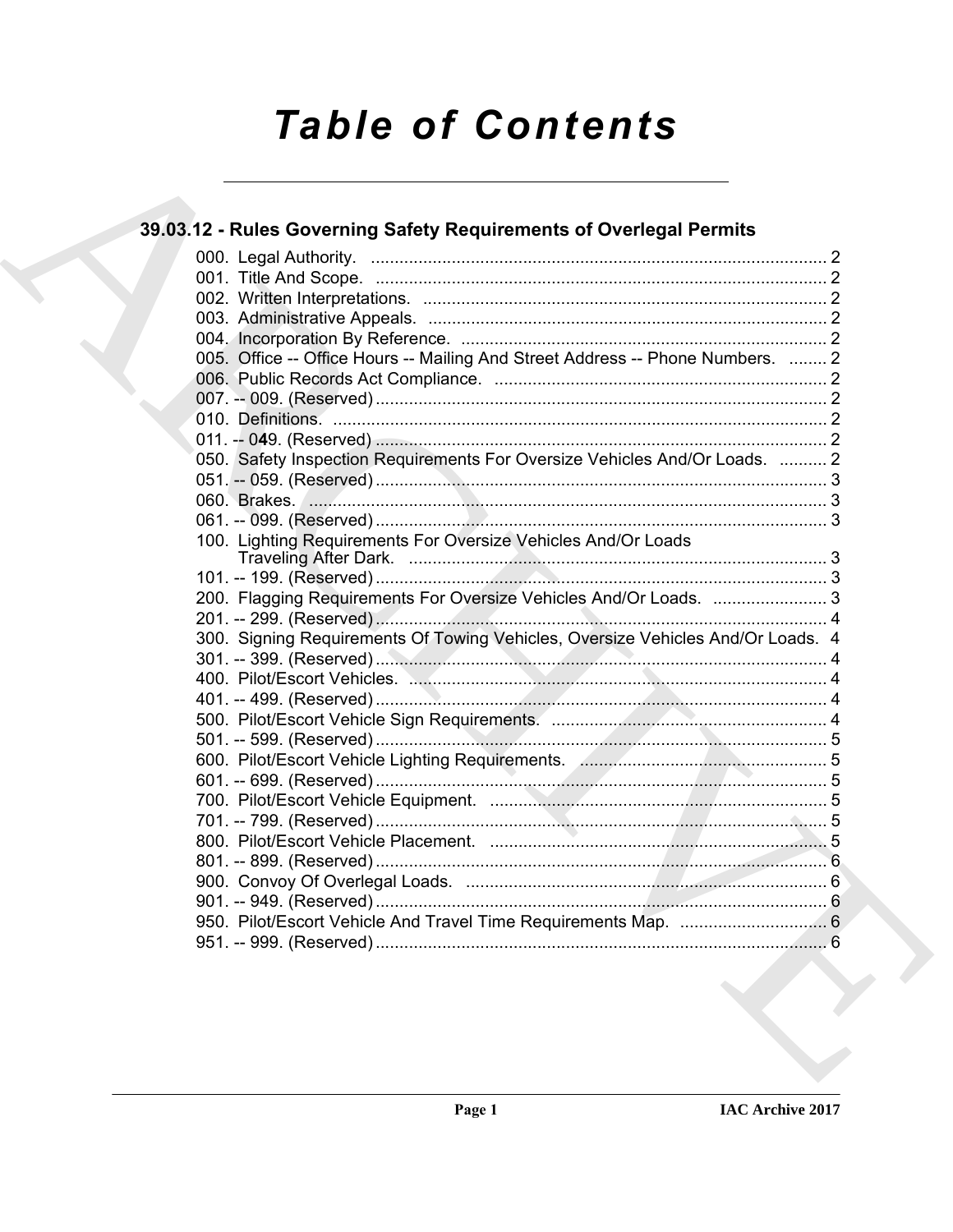#### **IDAPA 39 TITLE 03 CHAPTER 12**

#### <span id="page-1-0"></span>**39.03.12 - RULES GOVERNING SAFETY REQUIREMENTS OF OVERLEGAL PERMITS**

#### <span id="page-1-1"></span>**000. LEGAL AUTHORITY.**

**39.03.12 - RULES GOVERNING SAFETY REQUIREMENTS OF OVERLEGAL PERMITS<br>
1990.12 - RULES GOVERNING SAFETY REQUIREMENTS OF OVERLEGAL PERMITS<br>
1990. LITTLE ARCHIVES of visible or loads which are in exposed to site or weights a** This rule, governing the movement of vehicles or loads which are in excess of the sizes or weights allowed by Sections 49-940, 49-1001, 49-1002, 49-1004, or 49-1010, Idaho Code, is adopted under the authority of Section 49-<br>201, Idaho Code. (3-29-10) 201, Idaho Code.

#### <span id="page-1-2"></span>**001. TITLE AND SCOPE.**

**01.** Title. This rule shall be cited as IDAPA 39.03.12, "Rules Governing Safety Requirements of al Permits," IDAPA 39, Title 03, Chapter 12. Overlegal Permits," IDAPA 39, Title 03, Chapter 12.

**02.** Scope. This rule states the requirements for vehicle inspections, brakes, pilot cars, oversize load d warning flags, and lighting. signs, red warning flags, and lighting.

#### <span id="page-1-3"></span>**002. WRITTEN INTERPRETATIONS.**

There are no written interpretations for this chapter. (4-2-08)

#### <span id="page-1-4"></span>**003. ADMINISTRATIVE APPEALS.**

Administrative appeals under this chapter shall be governed by the rules of administrative procedure of the attorney general, IDAPA 04.11.01, "Idaho Rules of Administrative Procedure of the Attorney General." (4-2-08) general, IDAPA 04.11.01, "Idaho Rules of Administrative Procedure of the Attorney General."

#### <span id="page-1-5"></span>**004. INCORPORATION BY REFERENCE.**

There are no documents incorporated by reference in this chapter. (4-2-08)

#### <span id="page-1-6"></span>**005. OFFICE -- OFFICE HOURS -- MAILING AND STREET ADDRESS -- PHONE NUMBERS.**

**01.** Street And Mailing Address. The Idaho Transportation Department maintains a central office in 3311 W. State Street with a mailing address of PO Box 7129, Boise, ID 83707-1129. (4-2-08) Boise at 3311 W. State Street with a mailing address of PO Box 7129, Boise, ID 83707-1129.

**02. Office Hours**. Daily office hours are 7:30 a.m. to 5 p.m. except Saturday, Sunday and state holidays. (3-29-10) holidays. (3-29-10)

**03. Telephone and Fax Numbers**. The central office may be contacted during office hours by phone at 8420 or by fax at 334-8419. 208-334-8420 or by fax at 334-8419.

#### <span id="page-1-7"></span>**006. PUBLIC RECORDS ACT COMPLIANCE.**

All records associated with this chapter are subject to and in compliance with the Idaho Public Records Act, as set forth in Title 74, Chapter 1, Idaho Code. (4-2-08) forth in Title 74, Chapter 1, Idaho Code.

#### <span id="page-1-8"></span>**007. -- 009. (RESERVED)**

#### <span id="page-1-12"></span><span id="page-1-9"></span>**010. DEFINITIONS.**

Refer to IDAPA 39.03.01, "Rules Governing Definitions," for definitions of the terms used in this rule. (4-2-08)

#### <span id="page-1-10"></span>**011. -- 049. (RESERVED)**

#### <span id="page-1-13"></span><span id="page-1-11"></span>**050. SAFETY INSPECTION REQUIREMENTS FOR OVERSIZE VEHICLES AND/OR LOADS.**

**01. Inspections**. All vehicles, tractors, trailers, and dolly converters operating under the authority of an overlegal permit issued by the Department must have a valid annual inspection at the time a permit is issued. The inspection shall be completed in compliance with 49 CFR Part 396.17. inspection shall be completed in compliance with 49 CFR Part 396.17.

<span id="page-1-15"></span><span id="page-1-14"></span>**02. Inspectors**. Inspectors completing required annual inspections shall meet the certifications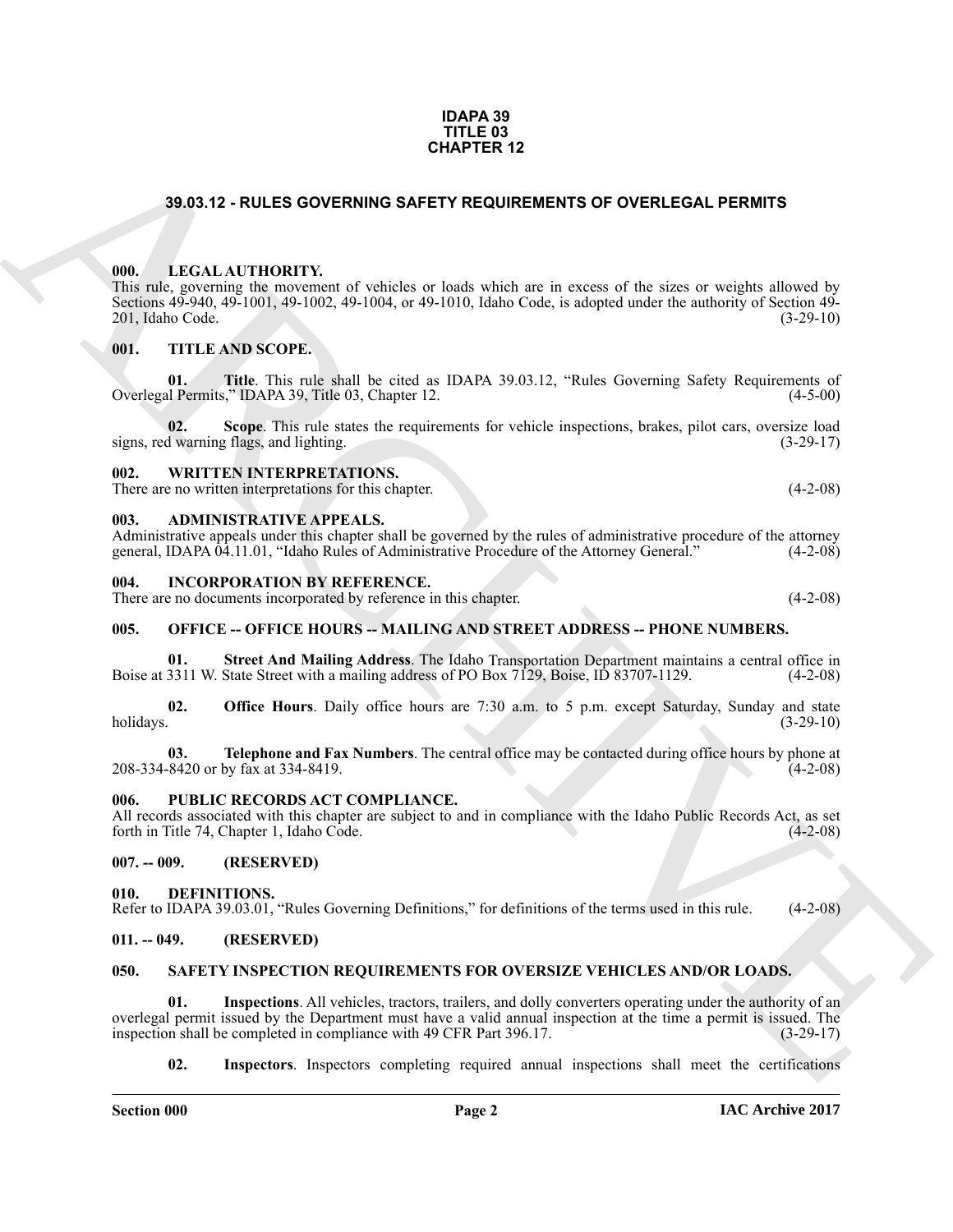requirement in 49 CFR 396.19 and brake inspector qualification in 49 CFR 396.25. (3-29-17)

<span id="page-2-12"></span>**03. Drivers**. All drivers shall meet the special training requirements for Longer Combination Vehicles as outlined in 49 CFR Part 380. (3-29-17)

<span id="page-2-14"></span>**04.** Motor Carriers. By applying for an overlegal permit, motor carriers self-certify that they have ed inspections as set forth in 49 CFR Part 396.17. (3-29-17) performed inspections as set forth in  $\overrightarrow{49}$  CFR Part 396.17.

<span id="page-2-13"></span>**05.** Exemption. Oversize vehicles and/or loads operating under an exemption outlined in §67-2901B(2), Idaho Code, are exempt from this safety inspection requirement. (3-29-17)

<span id="page-2-0"></span>**051. -- 059. (RESERVED)**

<span id="page-2-7"></span><span id="page-2-6"></span><span id="page-2-1"></span>**060. BRAKES.**

**Example The state of the state of the state of the state of the state of the state of the state of the state of the state of the state of the state of the state of the state of the state of the state of the state of the 01. Safety Standards for Brakes**. Brakes shall meet the Federal Motor Carrier Safety Regulations and shall be maintained to the Federal Motor Vehicle Safety Standards No. 121 in effect at the time the commercial motor vehicle was manufactured. (3-29-17) vehicle was manufactured.

#### <span id="page-2-2"></span>**061. -- 099. (RESERVED)**

#### <span id="page-2-9"></span><span id="page-2-3"></span>**100. LIGHTING REQUIREMENTS FOR OVERSIZE VEHICLES AND/OR LOADS TRAVELING AFTER DARK.**

| Those overdimensional vehicles and/or loads traveling during hours of darkness shall be required to display lights to      |            |
|----------------------------------------------------------------------------------------------------------------------------|------------|
| mark the extremities of the vehicle and/or load, and shall be in addition to those clearance lights required on legal size |            |
| vehicles when traveling at night.                                                                                          | $(4-5-00)$ |

<span id="page-2-10"></span>

| - 01. | Standards for Lights on Oversize Vehicles and/or Loads. | $(4-5-00)$ |
|-------|---------------------------------------------------------|------------|
|       |                                                         |            |

**a.** Lights are only required on those vehicles traveling after dark. (dark is defined as one-half (1/2) r sunset to one-half (1/2) hour before sunrise). (4-5-00) hour after sunset to one-half  $(1/2)$  hour before sunrise).

| The lights must be visible from a minimum of five hundred (500) feet. | $(4-5-00)$  |
|-----------------------------------------------------------------------|-------------|
| The lights may be flashing or steady burning.                         | $(3-20-14)$ |

**d.** The color of the lights shall be as follows: (4-5-00)

i. Lights visible from the front of the oversized vehicle and/or loads and the extremities in the middle ne front of the oversized vehicle and/or load shall be amber. (3-20-14) or near the front of the oversized vehicle and/or load shall be amber.

ii. Lights visible from the back of the oversized vehicle and/or load and the extremities near the back of the oversized vehicle and/or load shall be red. (3-20-14)

**02. Standards for Lights on Rear Overhang**. Lights are required when rear overhang exceeds the end iler by four (4) feet or more. of the trailer by four  $(4)$  feet or more.

<span id="page-2-11"></span>**a.** If the overhang is two (2) feet wide or less only one (1) light is required on the end of the overhang.  $(4 - 5 - 00)$ 

**b.** If the overhang is over two (2) feet wide, two (2) lights are required on the end of the overhang to show the maximum width of the overhang. (4-5-00)

#### <span id="page-2-4"></span>**101. -- 199. (RESERVED)**

#### <span id="page-2-8"></span><span id="page-2-5"></span>**200. FLAGGING REQUIREMENTS FOR OVERSIZE VEHICLES AND/OR LOADS.**

Warning flags for oversize vehicles and/or loads, excluding extra-length vehicle combinations, shall be marked by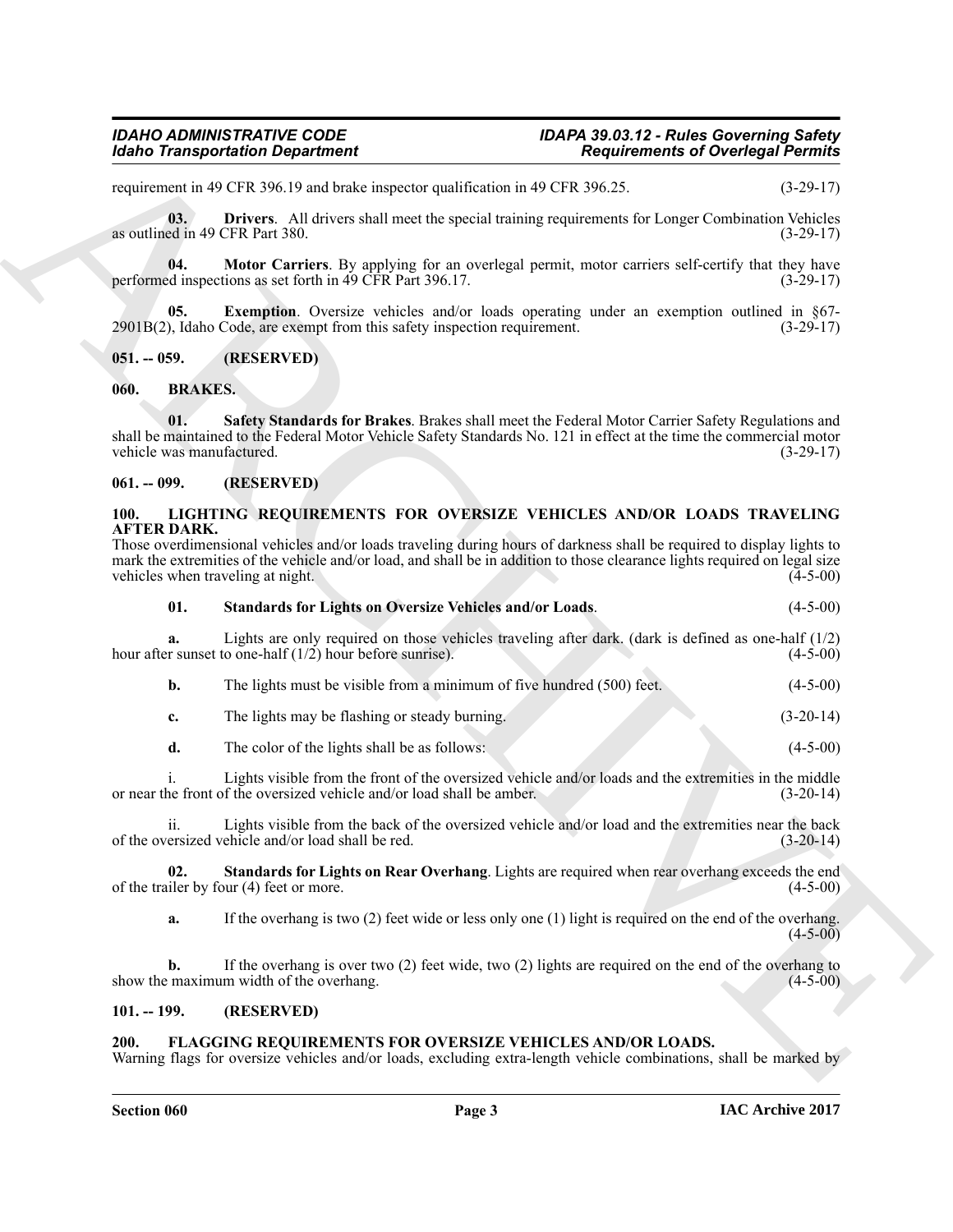warning flags meeting the following: (4-5-00)

**01. Warning Flags**. Warning flags are required on all overwidth vehicles and/or loads and when the rear overhang exceeds the end of the trailer by four (4) feet or more. (4-5-00)

<span id="page-3-9"></span><span id="page-3-8"></span>**02. Size**. Minimum size of flags is eighteen (18) inches by eighteen (18) inches. (3-29-10)

<span id="page-3-7"></span><span id="page-3-6"></span>**03.** Color: Red or fluorescent orange. (4-5-00)

**04. Placement of Flags**. On overwidth vehicles and/or loads, flags shall be placed at the four (4) and/or extremities of the vehicle and/or load as follows: (4-5-00) corners and/or extremities of the vehicle and/or load as follows:

**a.** Front. Fastened to each front corner of the oversized vehicle and/or load if it exceeds legal width.  $(3-20-14)$ 

**b.** Rear. Fastened to each rear corner of the oversized vehicle and/or load if it exceeds legal width.  $(3-20-14)$ 

**c.** Side. Fastened to mark any extremity, when extremity is wider than the front or the rear of the nd/or load. (4-5-00) vehicle and/or load.

**d.** Overhang. If the overhang is two (2) feet wide or less only one (1) flag is required on the end of the overhang. If the overhang is over two (2) feet wide, two (2) flags are required on the end of the overhang to show the maximum width of the overhang. (4-5-00) maximum width of the overhang.

#### <span id="page-3-0"></span>**201. -- 299. (RESERVED)**

<span id="page-3-14"></span><span id="page-3-1"></span>**300.** SIGNING REQUIREMENTS OF TOWING VEHICLES, OVERSIZE VEHICLES AND/OR LOADS.<br>Oversize load signs shall meet the following specifications: (4-5-00) Oversize load signs shall meet the following specifications:

<span id="page-3-15"></span>**01. Dimensions**. A minimum of twelve (12) inches high by five (5) feet wide and eight (8) inch high ne (1) inch stroke width and black letters on yellow background. (3-20-14) letters, one  $(1)$  inch stroke width and black letters on yellow background.

<span id="page-3-16"></span>**02. Displaying Signs**. Signs shall be displayed on the front or the roof top of the towing vehicle and the rear of the oversize load. Shall be displayed on the front and back or the roof top of self propelled oversize vehicles.  $(4-2-08)$ 

<span id="page-3-17"></span>**03.** When Signs Are Required. Oversize load signs shall be required on all vehicles and/or loads g legal width. Signs shall not be displayed when the vehicle is empty and of legal dimensions. (4-5-00) exceeding legal width. Signs shall not be displayed when the vehicle is empty and of legal dimensions.

#### <span id="page-3-2"></span>**301. -- 399. (RESERVED)**

#### <span id="page-3-13"></span><span id="page-3-3"></span>**400. PILOT/ESCORT VEHICLES.**

**Example The system of the system of the system of the system of Ocelega Permit values<br>
Sources The System of the system of the system of the system of the system of the system of the system of the system of the system o** Pilot/escort vehicle(s) shall be furnished by the permittee and shall be either passenger car(s), light truck(s) or vehicles authorized by the Vehicle Size & Weight Specialist. The light truck(s) used as pilot/escort vehicle(s) shall not be loaded in such a manner as to cause confusion to the public as to which vehicle is the one under escort. Vehicles towing trailers shall not qualify as pilot/escort vehicles. (4-5-00) towing trailers shall not qualify as pilot/escort vehicles.

#### <span id="page-3-4"></span>**401. -- 499. (RESERVED)**

#### <span id="page-3-10"></span><span id="page-3-5"></span>**500. PILOT/ESCORT VEHICLE SIGN REQUIREMENTS.**

**01. Oversize Load Signs**. All pilot/escort vehicles while escorting and oversize load shall display a sign on the roof top of the vehicle having the words OVERSIZE LOAD. Such signs shall not be displayed and shall<br>be considered illegal except when the pilot/escort vehicle is actually piloting/escorting an oversize load. (4 be considered illegal except when the pilot/escort vehicle is actually piloting/escorting an oversize load.

<span id="page-3-12"></span><span id="page-3-11"></span>**02. Dimensions**. Twelve (12) inches high by five (5) feet wide and eight (8) inch high letters, one (1)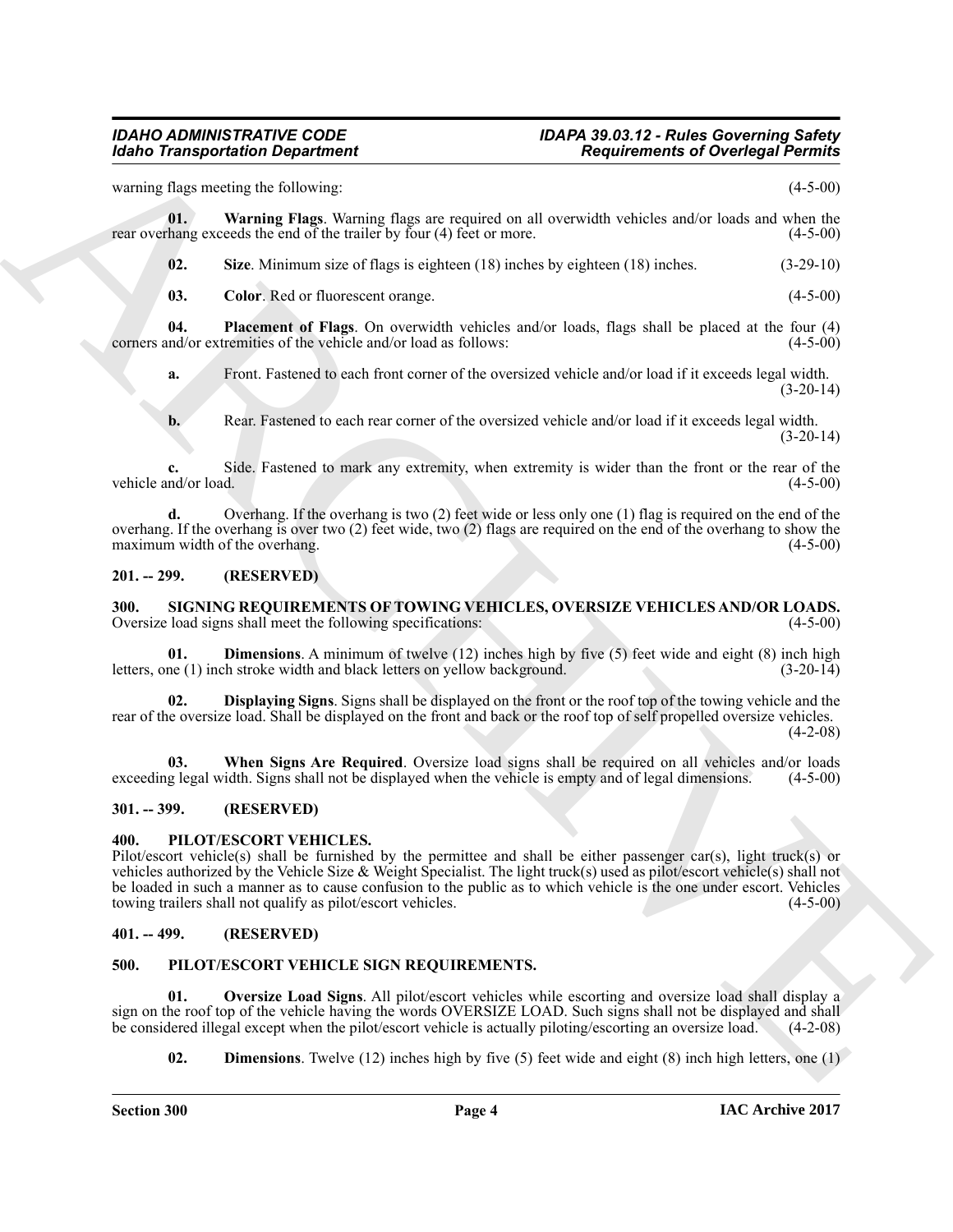inch stroke width, and black letters on yellow background. (3-20-14)

#### <span id="page-4-0"></span>**501. -- 599. (RESERVED)**

#### <span id="page-4-10"></span><span id="page-4-1"></span>**600. PILOT/ESCORT VEHICLE LIGHTING REQUIREMENTS.**

<span id="page-4-11"></span>**01. Multiple Lights**. Flashing or rotating amber lights displayed on the pilot/escort vehicle shall be mounted at each end of the required OVERSIZE LOAD sign above the roofline of the vehicle and be visible from the front and rear of the pilot/escort vehicle. These lights shall meet the minimum standards outlined under oversize vehicle and/or load lighting requirements. (4-5-00)

<span id="page-4-12"></span>**Single Light**. As an alternate, a pilot/escort vehicle may display one (1) rotating or flashing amber beacon visible from a minimum of five hundred (500) feet, mounted above the roofline and visible from the front and rear of the pilot/escort vehicle. (4-5-00) rear of the pilot/escort vehicle.

#### <span id="page-4-2"></span>**601. -- 699. (RESERVED)**

#### <span id="page-4-6"></span><span id="page-4-3"></span>**700. PILOT/ESCORT VEHICLE EQUIPMENT.**

**01. Required Equipment to Be Carried in a Pilot/Escort Vehicle**. A pilot/escort vehicle shall carry the following items of equipment when piloting/escorting an overlegal vehicle and/or load. (4-5-00)

<span id="page-4-8"></span>

| а. | Standard eighteen (18) inch STOP and SLOW paddle sign.   | $(4-5-00)$ |
|----|----------------------------------------------------------|------------|
|    | Three (3) bi-directional emergency reflective triangles. | $(4-5-00)$ |

**c.** A minimum of one (1) five (5) pound B, C, fire extinguisher. (4-5-00)

**d.** A reflectorized orange vest, shirt, or jacket, which must be worn by the operator when working out hicle. (4-5-00) of the vehicle.

| е. | Two (2) additional oversize load signs.                                       | $(4-5-00)$ |
|----|-------------------------------------------------------------------------------|------------|
|    | Non-metallic Height Pole for determining vertical clearances (when required). | $(4-5-00)$ |
| g. | Valid drivers license.                                                        | $(4-5-00)$ |

<span id="page-4-9"></span>**h.** Two-Way Radio. (4-5-00)

**Existence Controllers** and the state of the state of the state of the state of the state of the state of the state of the state of the state of the state of the state of the state of the state of the state of the state **02. Two-Way Radio**. On all movements requiring a pilot/escort vehicle, both the towing unit and the pilot/escort vehicle(s) shall be equipped with two-way radio equipment licensed under Federal Communications Commission regulations adequate to provide reliable voice communication between the drivers thereof at all times during the movement of the piloted/escorted vehicle and/or load. Transmitting and receiving capabilities of the radio equipment used shall be adequate to provide the required communication over a minimum distance of one-half (1/2) mile separation under conditions normally encountered along the proposed route. (4-5-00) mile separation under conditions normally encountered along the proposed route.

<span id="page-4-7"></span>**03. Radio Communications**. Radio communication shall be open and monitored between the pilot/ escort vehicle(s) and oversize vehicle and/or load at all times during movement. (4-5-00)

#### <span id="page-4-4"></span>**701. -- 799. (RESERVED)**

#### <span id="page-4-13"></span><span id="page-4-5"></span>**800. PILOT/ESCORT VEHICLE PLACEMENT.**

<span id="page-4-14"></span>**01. Front Pilot/Escort Vehicle**. The movement of an oversize vehicle and/or load may be preceded by a pilot/escort vehicle on those sections of highway where the vehicle and/or load cannot travel within its proper<br>(3-20-14) travelway lane.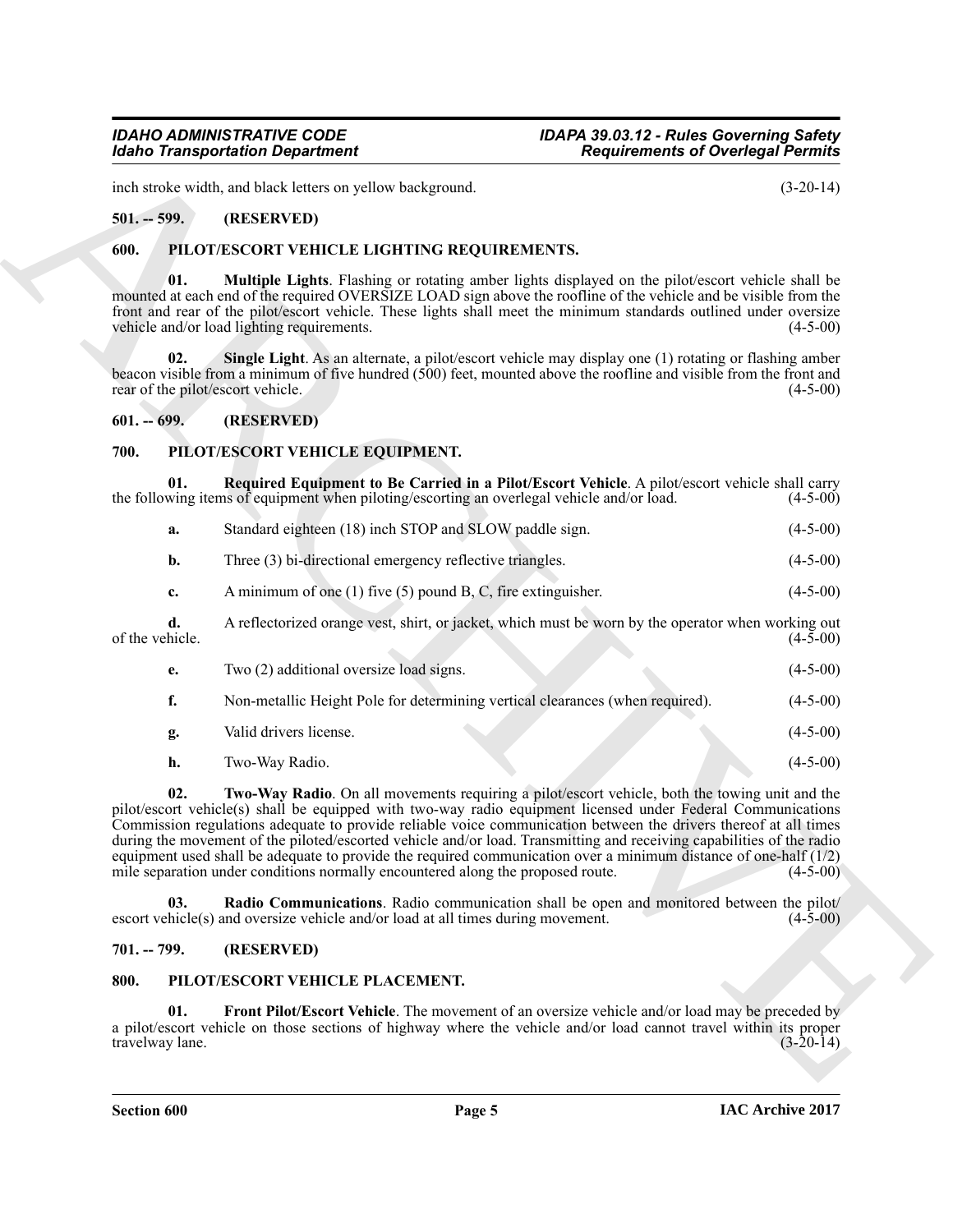## *Idaho Transportation Department*

## *IDAHO ADMINISTRATIVE CODE IDAPA 39.03.12 - Rules Governing Safety*

<span id="page-5-11"></span>**02. Rear Pilot/Escort Vehicle**. As authorized by Section 49-940, Idaho Code, when the width of a load obstructs the driver's view to the rear so they cannot see two hundred (200) feet behind them, a rear escort shall be required to accompany the oversize load and to communicate with the driver of the permitted load concerning impeded overtaking traffic for the purpose of providing passing opportunity. (3-20-14)

<span id="page-5-9"></span>**03. Advance Pilot/Escort Vehicle**. A third pilot/escort vehicle may be required when the load is of such extreme dimensions for the route of travel as to require holding opposing traffic at turnouts and intersections to provide for passage of the load. (4-5-00) provide for passage of the load.

<span id="page-5-10"></span>**04. First Movement from the Forest**. A pilot/escort vehicle is not required on the first movement from the forest of tree-length logs or poles if the overall length does not exceed one hundred ten (110) feet. Secondary movements must comply with the requirements stated on the Pilot/Escort Vehicle and Travel Time Requirements map.<br>(4-5-00) map.  $(4-5-00)$ 

<span id="page-5-12"></span>**05. Spacing**. Approximately one thousand (1,000) feet shall be maintained in rural areas between the piloting/escorting vehicle and any oversize load. This spacing may be reduced in urban areas when necessary to provide traffic control for turning movements. (4-5-00) provide traffic control for turning movements.

## <span id="page-5-0"></span>**801. -- 899. (RESERVED)**

## <span id="page-5-5"></span><span id="page-5-1"></span>**900. CONVOY OF OVERLEGAL LOADS.**

<span id="page-5-7"></span><span id="page-5-6"></span>**01. Convoying Oversize Loads**. Oversize loads which individually would require a pilot/escort vehicle, except overwidth manufactured homes, office trailers and modular buildings, may be permitted to travel in convoy with pilot/escort vehicles in front of and behind the convoy, but such convoys shall not exceed four (4) oversize loads or vehicles between pilot/escort vehicles. Maximum width of units in a convoy shall be limited to fourteen (14) feet wide on black-coded routes of the Pilot/Escort Vehicle and Travel Time Requirements Map and to twelve (12) feet six (6) inches on red-coded routes of the Pilot/Escort Vehicle and Travel Time Requirements Map. Oversize loads which do not individually require a pilot/escort vehicle may travel in convoy without pilot/escort vehicles. Maximum length of units in a convoy shall be limited to one hundred (100) feet on black-coded routes and seventy five (75) feet on red-coded routes of the pilot/escort vehicle and travel time requirements map and one hundred twenty (120) feet on the interstate system. hundred twenty  $(120)$  feet on the interstate system.

**EXAMPLE CONSTRAINTS AND ARCHIVES ASSESSMENT CONSULTING THE CONSULTING CONSULTING THE CONSULTING CONSULTING THE CONSULTING CONSULTING CONSULTING THE CONSULTING CONSULTING THE CONSULTING CONSULTING THE CONSULTING CONSULTI 02. Convoying Manufactured Homes, Office Trailers, and Modular Buildings**. No convoy of overwidth manufactured homes, modular buildings or office trailers shall include more than two (2) units between two (2) piloting/escorting vehicles. On those routes where pilot/escort vehicles are required in front and to the rear of an overwidth manufactured home or office trailer, two (2) units may travel in convoy between such piloting/escorting vehicles. On routes requiring only a front pilot/escort vehicle, the manufactured home or office trailer mover may have the option of convoying two (2) units between front and rear pilots/escorts. At no time shall more than one (1) manufactured home or office trailer be piloted/escorted by one (1) pilot/escort vehicle. Maximum width of units in a convoy shall be limited to fourteen (14) feet wide on black-coded routes and to ten (10) feet wide on red-coded routes of the Pilot/Escort Vehicle and Travel Time Requirements Map. Minimum spacing of approximately one thousand (1000) feet shall be maintained between all units in a convoy except when a pilot/escort is required to control traffic in turning movements. Maximum length of units in a convoy shall be limited to one hundred (100) feet on blackcoded routes and seventy five (75) feet on red-coded routes of the Pilot/Escort Vehicle and Travel Time Requirements<br>Map and one hundred twenty (120) feet on the interstate system. Map and one hundred twenty  $(120)$  feet on the interstate system.

#### <span id="page-5-2"></span>**901. -- 949. (RESERVED)**

## <span id="page-5-8"></span><span id="page-5-3"></span>**950. PILOT/ESCORT VEHICLE AND TRAVEL TIME REQUIREMENTS MAP.**

Color-coded maps on pilot/escort vehicle and travel time requirements for overwidth loads are available from the Headquarters Overlegal Permit Office and Ports of Entry for the information of enforcement officers and the trucking industry. The routes chosen as depicted on the Map are based on ability of the road to carry the over-all maximum width of load (not just base width) and character of the route of travel. (3-20-14)

<span id="page-5-4"></span>**951. -- 999. (RESERVED)**